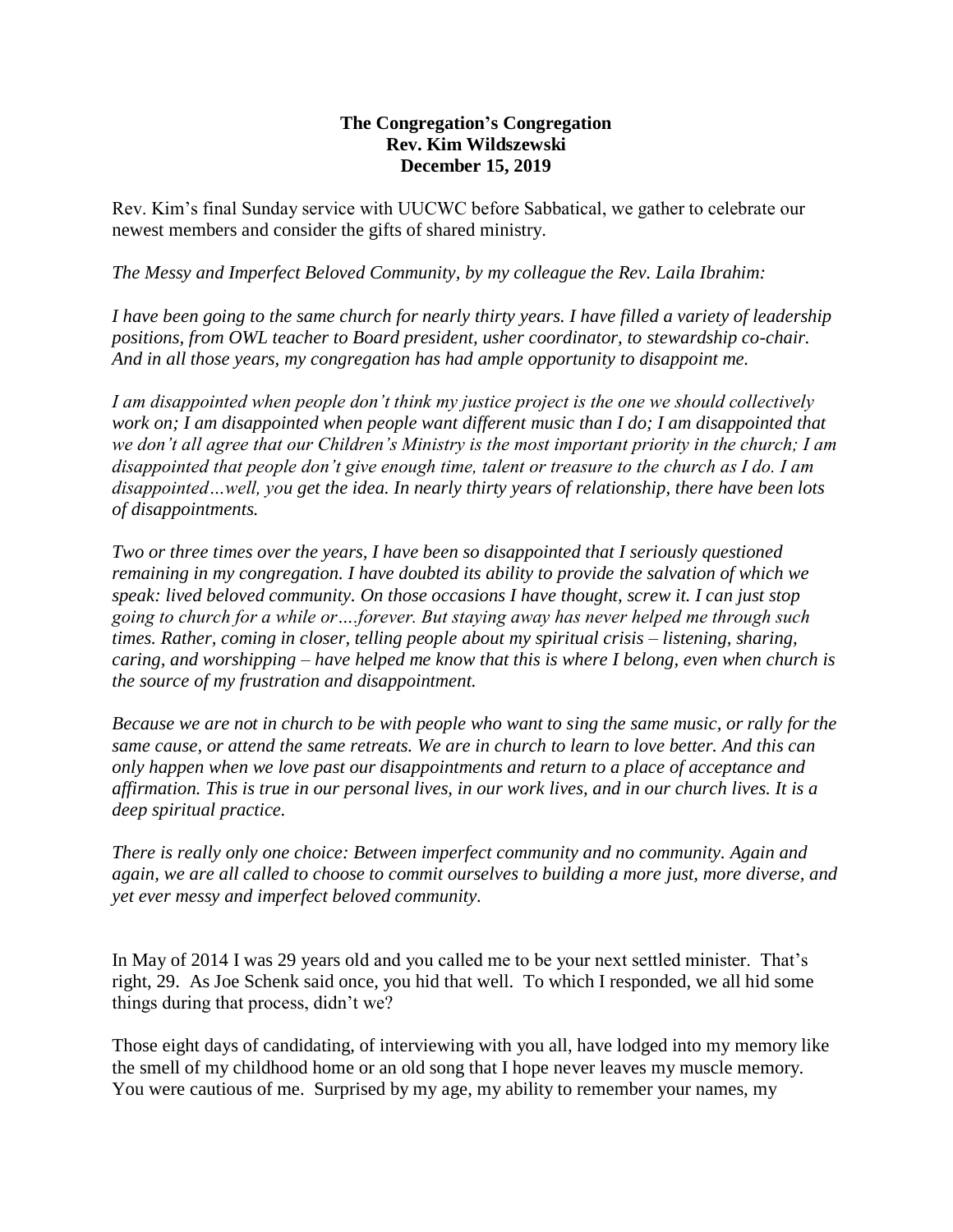theology, my sexual orientation; there were things you had to work out. And it was true for me of you.

It seemed everyone here hugged and kissed one another; Tara and I would return to the hotel and say – so *who* is married? This place had more chalice symbols than I had seen in any other space; but still my conversations with some of you made it clear that it served as symbol of what you were not rather than what your spirit could grow to be. I had no interest in defending my age, my orientation, my love of sacred texts. There were things I had to work out. Because I had just left a ministerial position after 3 years and what the data showed and what it still shows today is that 85% of seminary graduates leave ministry within the first five years and never look back.

I was on that trajectory and this – you – were not only a test of fit but call.

Who really knows what allowed for the scales to tip in one way or another for any of us; that allowed us to dream enough to say yes to this portion of the adventure. I only know today, on the precipice of leave-taking for even this short time, it's almost impossible for me to imagine it now. That once you were strangers. That once, I wondered if our hearts could find a home within one another's.

For over half a decade, I have come to this place and to you. And within that time I have changed in spirit, in title, in theology. In these years together I became a parent, twice over. Gone from solo minister to supervising minister to senior minister. I have made mistakes and worked to forgive yours. I have celebrated joys – yours and mine. I have buried people we love, and dedicated children to the stars from which they came. I have officiated your marriages and cried with you when your partnerships have ended. Doubt and despair has overwhelmed me but the requirement to come to you with a different word than defeat has grown my soul at a speed faster than birth years could mark.

And now sabbatical. This gift and grace. An offering of time and energy. Amorphous things. Unholdable. And yet, still it feels so very tangible – even the idea of what Sabbatical may mean feels like a parental figure who has stopped me mid run through the living room, afraid I'm about to crash into the glass table. Sabbatical takes a minister by the shoulders, breathes, looks her in the eyes and says sternly and lovingly, "I want you to slow down."

It is a gift and an expression of grace, that interruption for safekeeping. But let me remind you, if you have ever stopped a child mid run – do they say thank you? Do they say, oh good point mom! No. No of course they don't! So I hope you can appreciate, that as I come to this odd moment of sabbatical, of slowing down, I rather resent it too.

"Staying away has never helped me through," the reading said. "Rather, coming in closer, telling people about my spiritual crisis – listening, sharing, caring, and worshiping – have helped me know that this is where I belong, even when church is the source of my frustration and disappointment." My speed, my depletion, I might add.

But now it is time for me to slow down.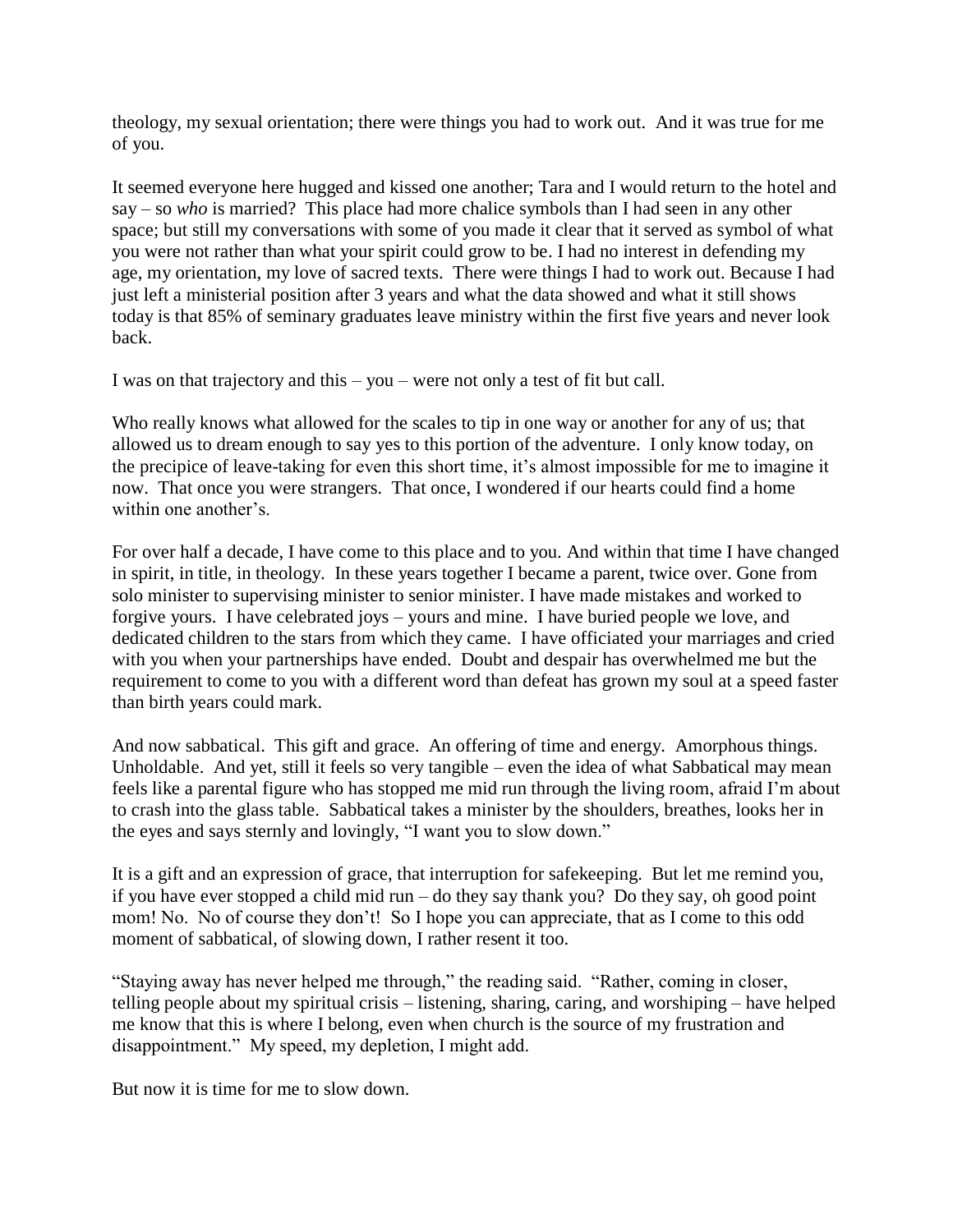And it will be odd, hard, a sorrow some days, to do so without you. And still, a requirement, I realize, if I am to return to you any good.

I want to say, I've wondered a million times, when is the right time to go on Sabbatical? When is the right time to interrupt the norm of a growing and robust organization? With a new Minister for Congregational Life, a stewardship campaign that must be successful in order to keep her on; a Capital Campaign itching to break ground but cannot, do you hear me? Cannot without another round of fundraising, 16 new members, new models of shared ministry, and the regular but important and deep pastoral need in every corner of this space When will it ever be the right time?

A few days ago I shared a *Washington Post* article on FaceBook, some of you I know saw it, about an African American preacher in DC who announced his sabbatical from the pulpit. He says at one point,

"When I started, I was working seven days a week. A member of the church at the time — an older lady — said, 'Why do you work every day?' I said, 'The devil doesn't take a day off.' She said, 'Why is the devil your role model? "Jesus models that we need to rest."

The job doesn't allow for a comfortable answer to the question of when is right to take leave. The job, the calling, the want to serve people we love is alive and persistent and never ending, and this never ending-ness can cause pastors and preachers and helpers of whatever kind to believe we cannot leave.

But be that Devil or Capitalism – they may be the same – part of this process for me is to ask out loud – Who is my role model? What am I worshiping? And if I am supposed to be the model for how to care for our spirit, for how to live some counter cultural life, what do I need to learn, what do I need to say yes to, so that we can all say yes to the rest we deserve and need?

So it's not the perfect time, perhaps, because that doesn't exist. But it is time. And the truth is, you're going to be just fine.

I want to read a piece of a sermon to you from 2017 that I've been thinking a lot about lately. It was New Member Sunday, just like today. Karla Robinson, John's wife, had died only a week or two before; and she and John had only become members a few weeks before her death.

"The week before Karla passed I sat at the end of her couch holding her feet in my hands. I asked her, is there anything you want me to know? She said, I need you to tell them (this congregation) that I didn't come here to die.

"If you were one of the few who got to meet Karla you will know this is true. She came here to love and to live; dying – had she had her way - was not going to be an allowable part of the plan. And when she did pass, when the memorial service was planned to be held in this space, and the sanctuary filled with faces I had never seen, that I would never know, I, not for the first time, broke my promise and lost my nerve, all my expertise went out the window, all the ways I am supposed to be the one who could hold it all, and I cried. I wept.